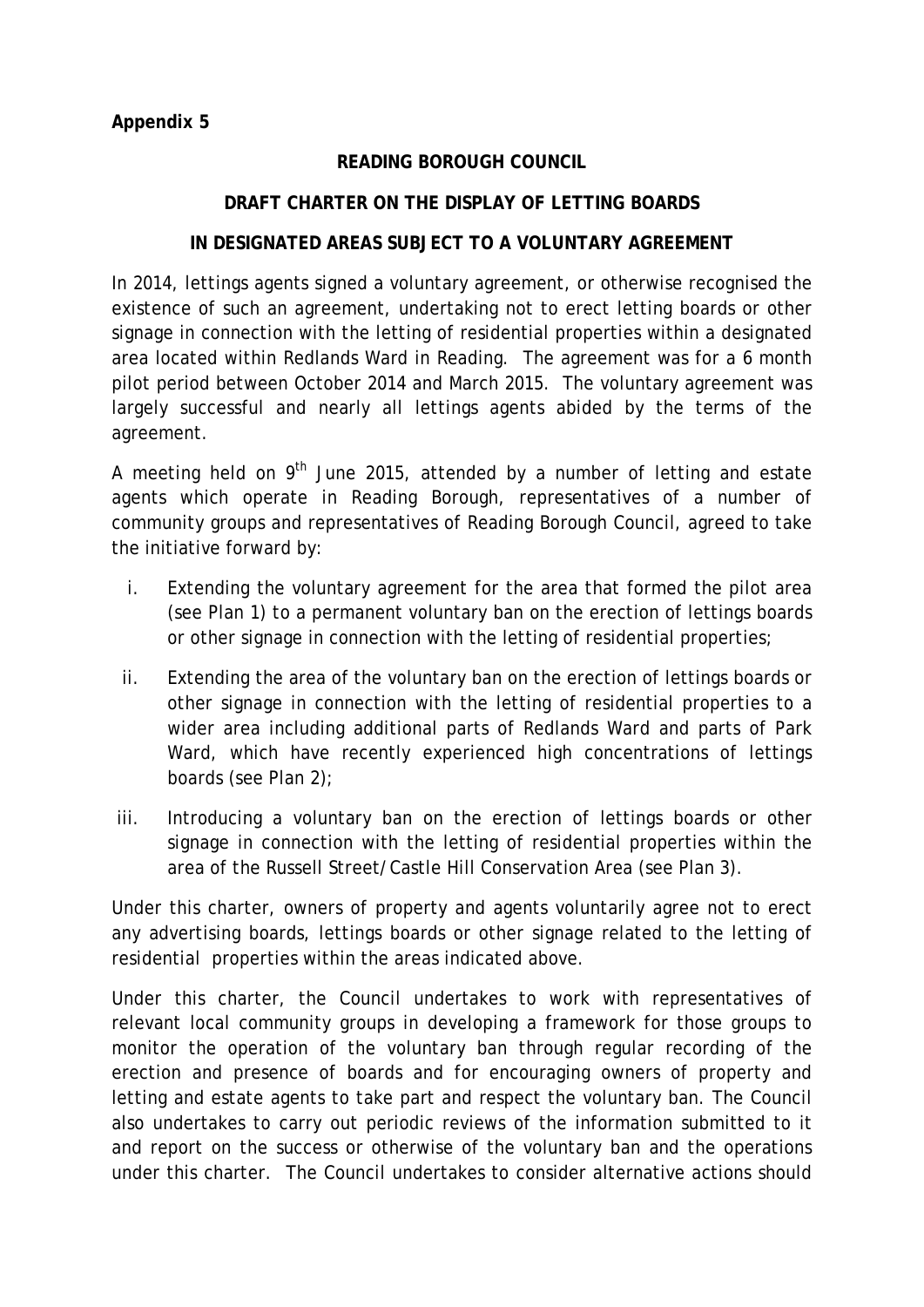any of the voluntary bans in place be clearly not working through the presence of high concentrations of lettings boards which are significantly damaging to the character and appearance of the area.

Under this charter, the relevant community groups undertake to carry out regular monitoring of the erection and presence of boards, in a form and to methodologies agreed with officers of the Council and to report the results of that monitoring to the Council. The relevant community groups will undertake to write to agents to record where the voluntary ban is not being followed and encourage them to accord with the voluntary ban. They will also report on the voluntary ban to their communities via their normal communication channels.

As appropriate, a meeting involving all interested parties can be arranged by the Council to consider concerns and issues with the operation of the voluntary ban.

\_\_\_\_\_\_\_\_\_\_\_\_\_\_\_\_\_\_\_\_\_\_\_\_\_\_\_\_\_\_\_\_\_\_\_\_\_\_\_\_\_\_\_\_\_\_\_\_\_\_\_\_\_\_\_\_\_\_\_\_\_\_\_\_\_\_

(Company ……….) voluntarily agrees not to display any advertising boards, other than those in connection with the sale of a property (i.e. FOR SALE and/or SOLD boards) in the areas denoted in Plan 1, Plan2 or Plan 3 attached to this Charter for as long as this agreement and charter remain in place.

Signed…………………………………………………………….. on behalf of (company).

The (community group) voluntarily undertakes to carry out regular monitoring of the erection and presence of boards, reporting the results of that monitoring to the Council and to write to agents to record where the voluntary ban is not being followed and encourage them to accord with the voluntary ban.

Signed…………………………………………………………….. on behalf of (community group).

The Council undertakes to work with representatives of relevant local community groups in developing a framework for those groups to monitor the operation of the voluntary ban, to carry out periodic reviews of the information submitted to it and report on the success or otherwise of the voluntary ban and the operations under this charter.

The Council also undertakes to consider alternative actions should any of the voluntary bans in place be clearly not working through the presence of high concentrations of lettings boards which are significantly damaging to the character and appearance of the area.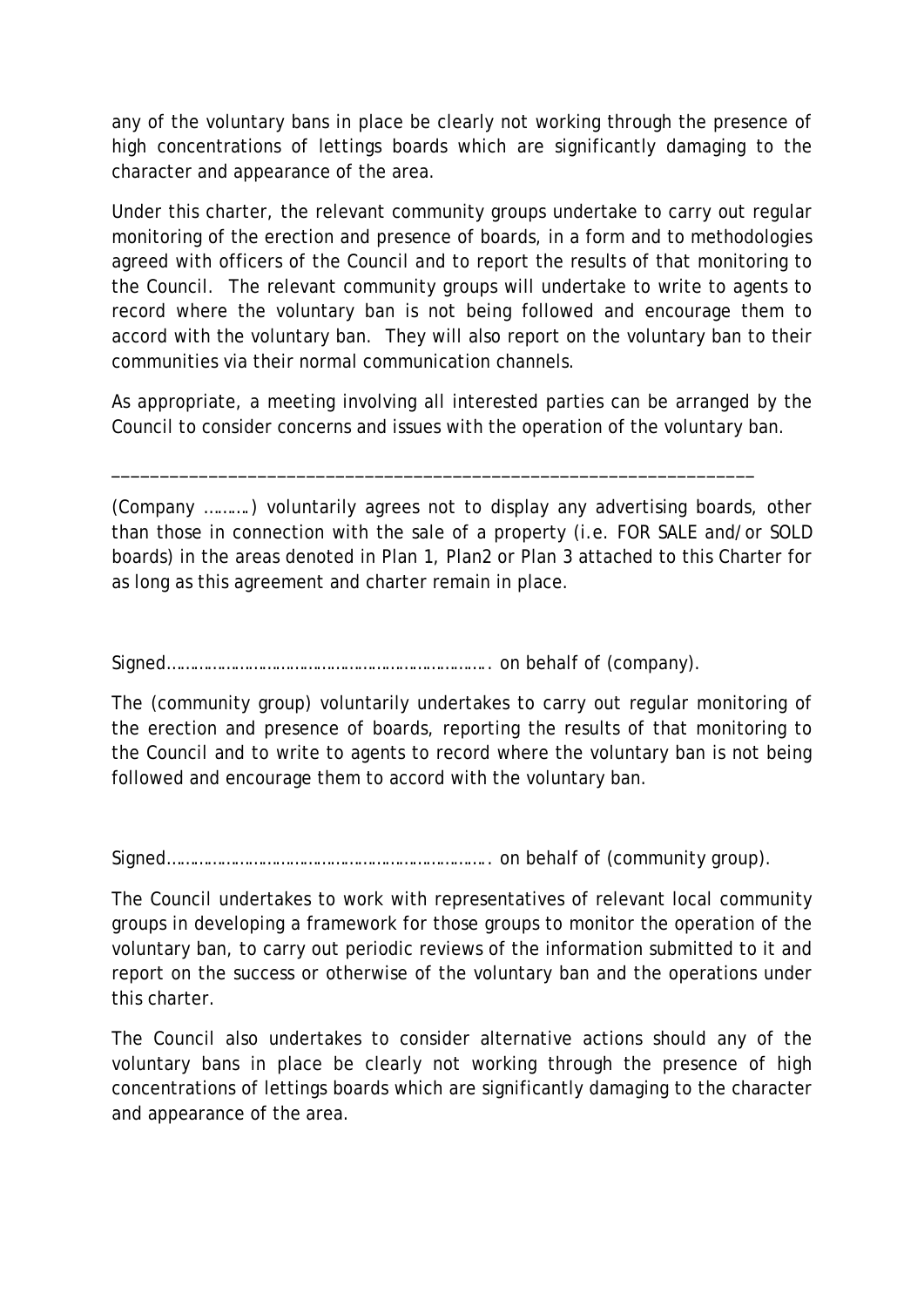Signed…………………………………………………………….on behalf of Reading Borough Council.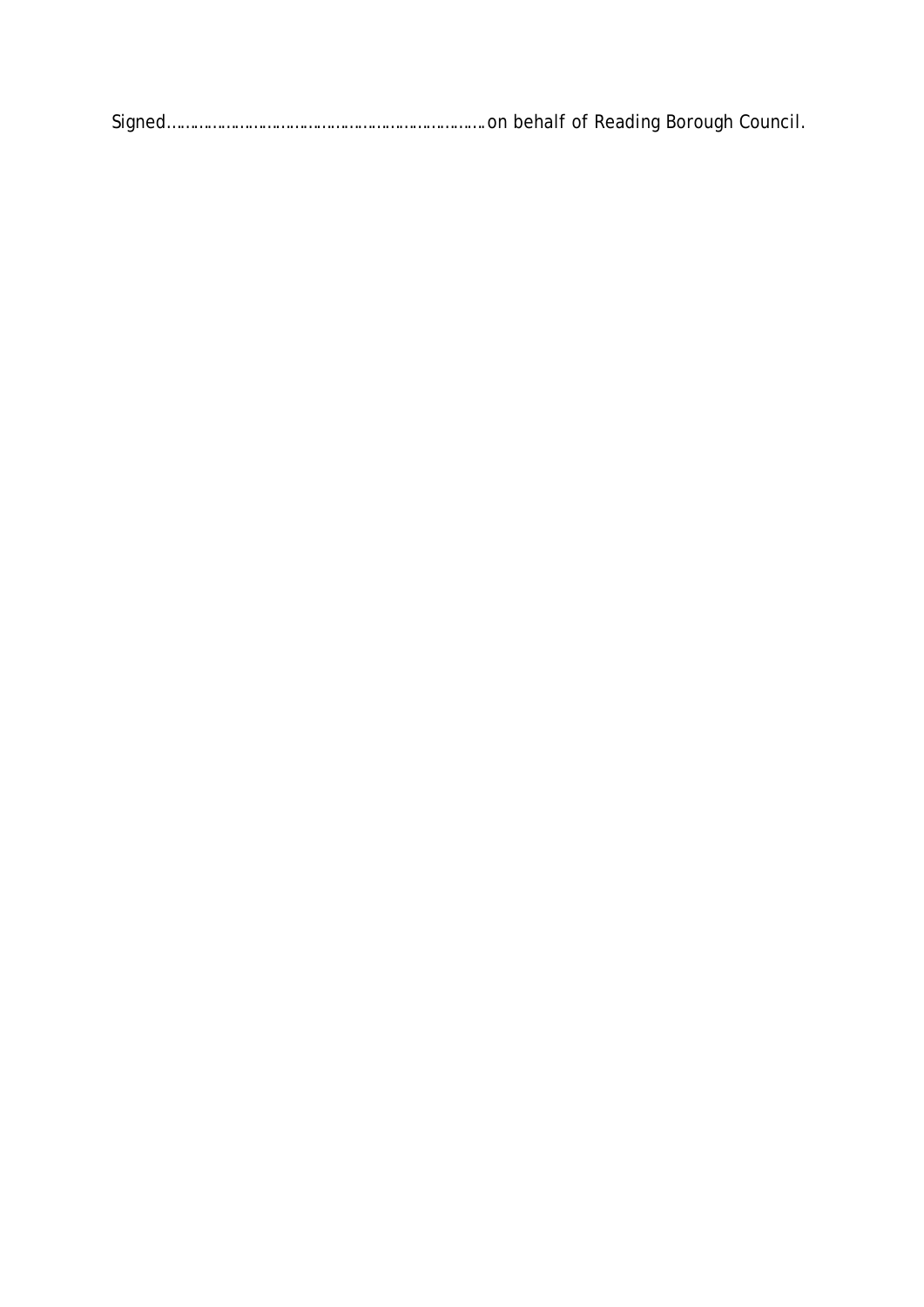**Plan 1 The original pilot area for the voluntary ban on lettings boards.**

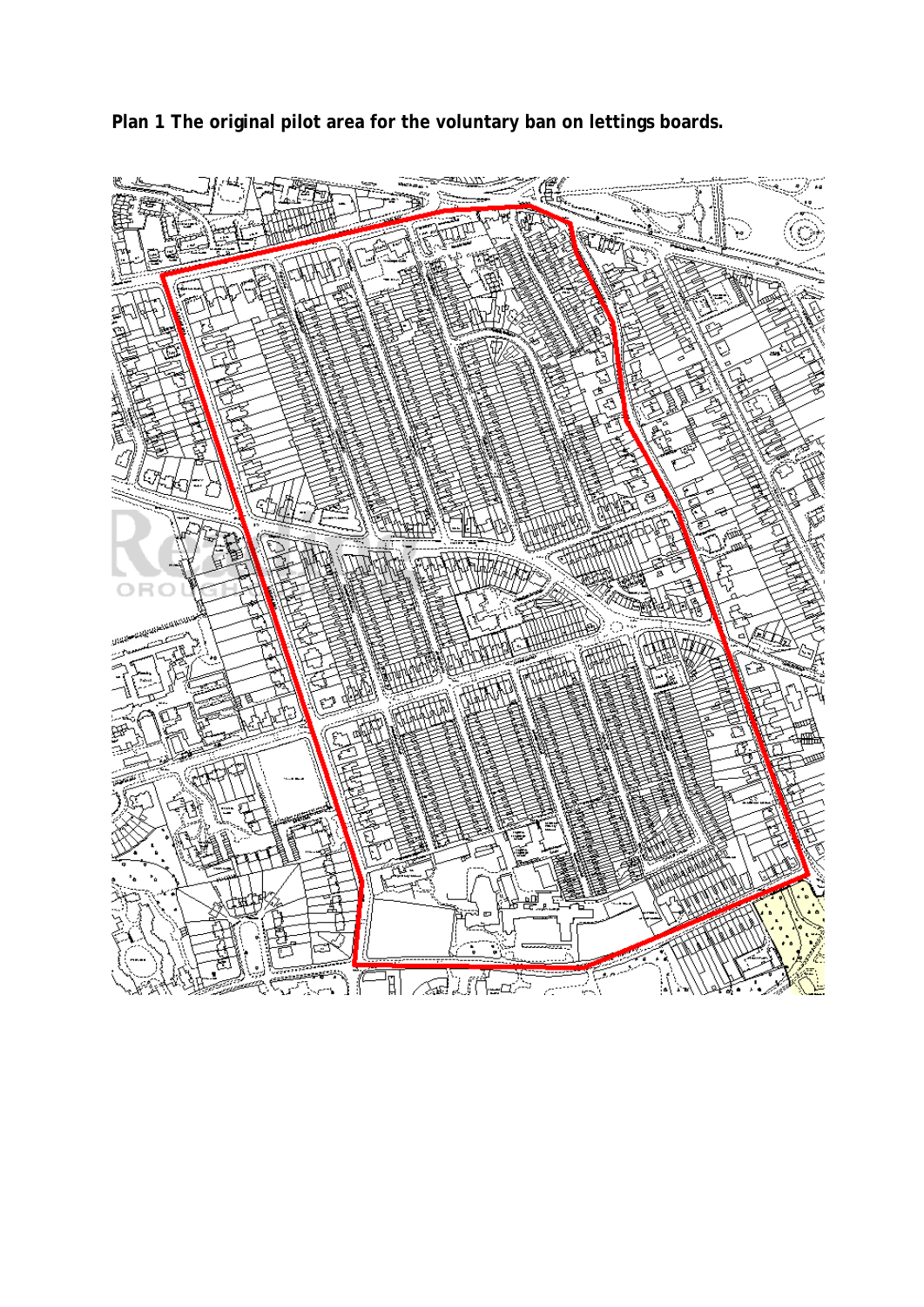**Plan 2: The original survey area for the voluntary ban on lettings boards where high concentrations of lettings boards had been recorded.**



Crown copyright and database rights 2011 Ordnance Survey 100019672